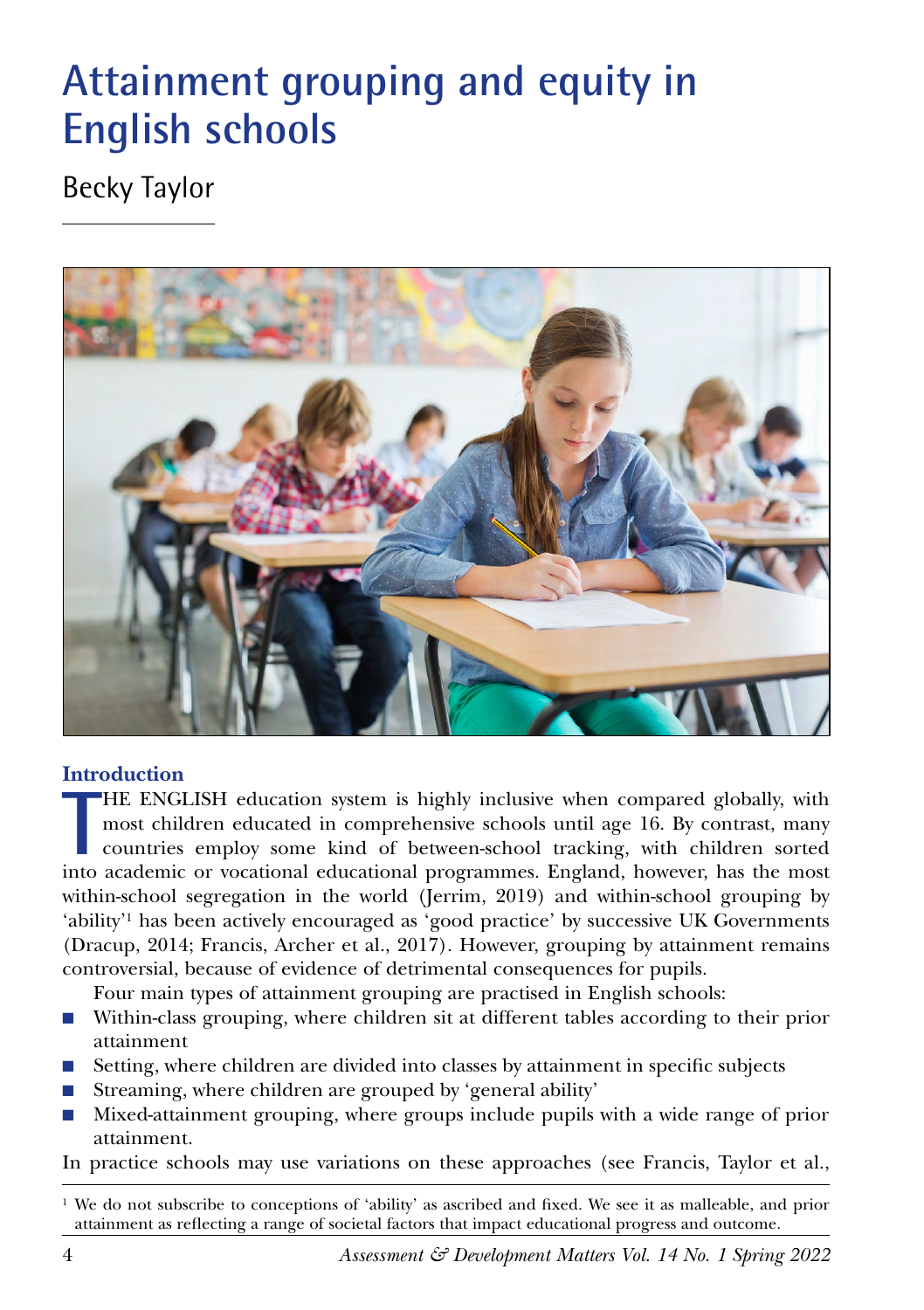| 'Hard'                            |                                      |                                          |                                                            | 'Soft'                                                                                    | <b>None</b>                               |
|-----------------------------------|--------------------------------------|------------------------------------------|------------------------------------------------------------|-------------------------------------------------------------------------------------------|-------------------------------------------|
| Between-<br>school<br>segregation | Streaming                            | Setting with<br>elements of<br>streaming | Setting                                                    | Mixed-<br>attainment<br>grouping with<br>a nurture<br>group or high<br>attainers<br>group | Fully<br>mixed-<br>attainment<br>grouping |
|                                   | including setting<br>within streams  |                                          | 'Ability' tables<br>just for certain<br>subjects           |                                                                                           |                                           |
|                                   | Fixed 'ability'<br>tables consistent |                                          | Large mixed<br>middle with<br>top and<br>bottom<br>groups. |                                                                                           |                                           |

Figure 1: Attainment grouping spectrum (Taylor et al., 2020).

2020 for a discussion). We therefore conceptualise attainment grouping in England as a continuum (see Figure 1).

Advocates of attainment grouping argue that it enables teachers to stretch 'able' learners, and to support those who are struggling (DFES, 2005). A study for the Department for Education found that one third of schools had 'introduced or improved' attainment grouping to raise the attainment of disadvantaged pupils (Macleod et al., 2015). However, research consistently shows that pupils from disadvantaged backgrounds and from certain minority ethnic groups are more likely to be placed in low-attaining groups (Muijs & Dunne, 2010).

### **Is attainment grouping effective?**

The impact on pupil outcomes remains contested. Researchers face issues including the complexity of grouping practices and inconsistency in how they are described (Steenbergen-Hu et al., 2016) and dated and US-centric research literature. Most reviews of attainment grouping research have found that, on average, pupils in attainmentgrouped classes make slightly less progress than pupils in mixed-attainment classes. The Education Endowment Foundation Teaching and Learning Toolkit concludes that:

Setting and streaming has a small negative impact on low attaining learners, and a small positive impact for higher attaining pupils. […] it appears that setting or streaming is not an effective way to raise attainment for most pupils. (Education Endowment Foundation, 2021)

We argue that young people from disadvantaged backgrounds who are placed in 'low ability' groups face a double disadvantage and segregation by 'ability' within schools exacerbates wider social inequalities (Francis, Archer et al., 2017).

# **Best practice in grouping students**

We identified seven factors that we postulated might underlie the detrimental effects of attainment grouping:

- Misallocation of pupils to attainment groups
- Lack of movement between groups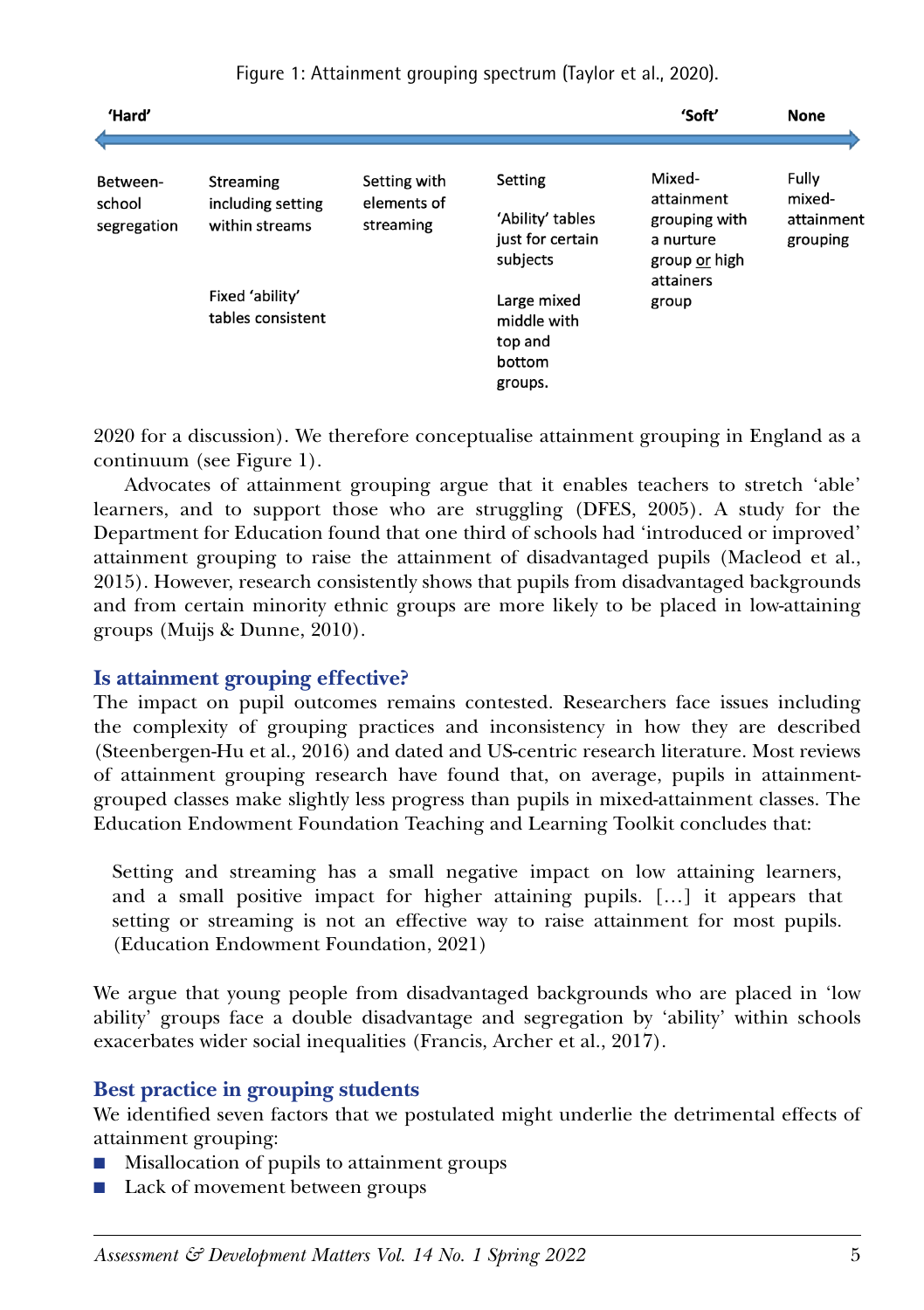Table 1: Misallocation of students to maths and English sets by gender and ethnicity.

| Nature of<br>misallocation | Difference in odds of being misallocated                                                                                                                                                                   |  |  |
|----------------------------|------------------------------------------------------------------------------------------------------------------------------------------------------------------------------------------------------------|--|--|
| To lower set in maths      | Black students 2.54 times more likely than White students.<br>Asian students 1.77 times more likely than White students.<br>$\bullet$<br>Girls 1.55 times more likely than boys.<br>$\bullet$              |  |  |
| To higher set in maths     | White students 1.79 times more likely than Black students.<br>$\bullet$<br>White students 1.69 times more likely than Asian students.<br>$\bullet$<br>Boys 1.42 times more likely than girls.<br>$\bullet$ |  |  |

- Lower quality of teaching for pupils in lower-attaining groups
- Lower expectations of pupils in low-attaining groups
- Restricted pedagogies and an impoverished curriculum and qualifications for lowattaining groups
- Impact of attainment grouping on pupils' learner identities
- These factors working together to cause a self-fulfilling prophecy.

We designed the 'Best Practice in Grouping Students' project to explore these issues. The study, funded by the Education Endowment Foundation, ran from 2014–2018 and investigated setting and mixed attainment grouping in 139 secondary schools in England. Full details of the study are reported elsewhere (Francis, Taylor et al., 2020). We summarise some key findings from the study here.

# **Pupils are misallocated to sets by ethnicity and gender**

We found evidence that Black students were 2.54 times more likely to be placed in a lower mathematics set than was predicted from their KS2 score. Asian students were 1.77 times more likely than White students to be placed in a lower set, and girls were 1.55 times more likely than boys to be placed a lower set (Table 1). Conversely, White students and boys were more likely to be placed in a higher mathematics set than predicted by their KS2 score (Connolly et al., 2020).

Misallocation is highly likely to be exacerbating existing injustices around ethnicity and gender in English schools.

# **Pupils in lower sets get lower quality teaching**

Teachers who were highly qualified in their subject were less likely to be allocated to low sets. Pupils told us that teachers of high sets had rigorous expectations and 'pushed' pupils to do their best. Pupils regarded this as signifying that teachers respected their pupils. Teachers of low sets were perceived to 'spoon-feed' pupils and provide slowpaced, undemanding lessons with fewer opportunities for independent study and skill development (Mazenod et al., 2019).

# **Setting widens gaps in self-confidence**

Analysis of baseline survey data found that pupils in top sets had the highest subject-specific and general self-confidence scores, with pupils in the bottom sets having the lowest scores (Francis, Connolly et al., 2017). However, after controlling for prior attainment and prior self-confidence, and following two years in the top set for mathematics, pupils had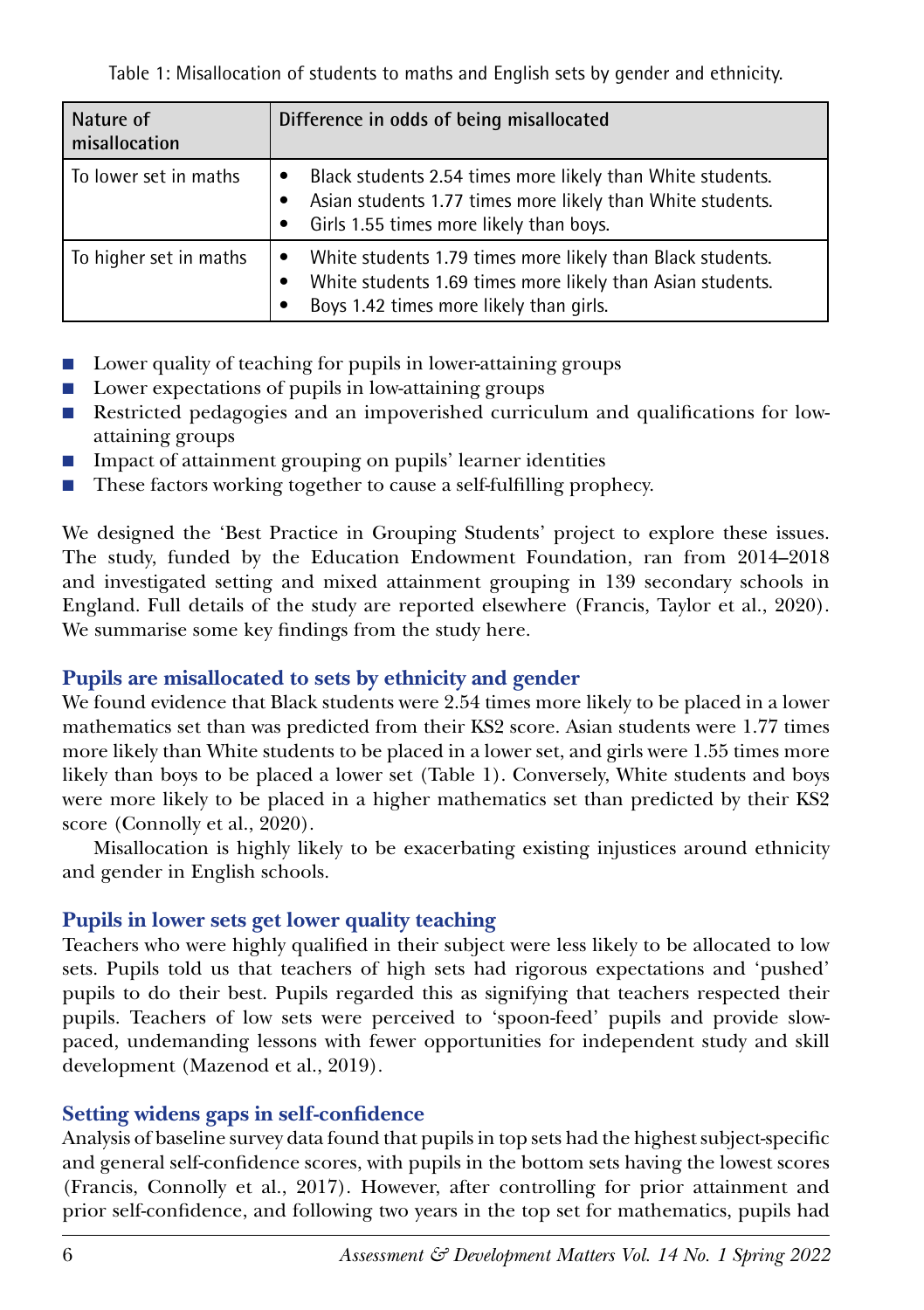significantly higher general self-confidence compared to the middle set, while the bottom set had significantly lower general self-confidence. There was also a similar trend for pupils in the bottom set for mathematics and subject-specific self-confidence, although this did not reach statistical significance. After two years in the top set for English, pupils had significantly higher self-confidence in English, compared with pupils in the middle set (Francis, Craig et al., 2020). We conclude from these findings that being placed in a top set increases pupils' self-confidence, while being placed in a bottom set lowers it.

#### **Conclusion**

We conclude that attainment grouping perpetuates social injustice in English schools and doubly disadvantages those pupils most in need of support. We argue that teachers need to adopt more equitable approaches. However, we found that schools struggled to change their practices, despite a high level of school autonomy (Taylor et al., 2017, 2019). We therefore formulated guidance to assist schools with taking manageable, evidence-based steps toward more equitable practice, with our '[Dos and Don'ts of Attainment Grouping](https://discovery.ucl.ac.uk/id/eprint/10110123/)' (Francis et al., 2018).

We strongly believe that further research is needed to understand what works well in setting and in mixed attainment teaching, particularly in supporting the achievement of lower-attaining pupils and closing the attainment gap for disadvantaged pupils. We hope that our ongoing Student Grouping Study (Hodgen et al., 2019) will provide answers to these questions.

#### **The author**

**Becky Taylor** is Principal Research Fellow in the Centre for Teachers and Teaching Research at UCL Institute of Education. Her research explores issues of social justice in relation to teaching and learning. Becky is a Chartered Psychologist and a former secondary school teacher. Email: becky.taylor@ucl.ac.uk

### **References**

- Connolly, P., Taylor, B., Francis, B. et al. (2020). The misallocation of students to academic sets in maths: A study of secondary schools in England. *British Educational Research Journal, 45*(4), 873–897.
- DFES (2005). *Higher standards, better schools for all: More choice for parents and pupils*. London: HMSO.
- Dracup, T. (2014). *The politics of setting*. Retrieved 10 November 2021 from https:// giftedphoenix.wordpress.com/2014/11/12/the-politics-of-setting
- Francis, B., Archer, L., Hodgen, J. et al. (2017). Exploring the relative lack of impact of research on 'ability grouping' in England: A discourse analytic account. *Cambridge Journal of Education, 47*(1), 1–17.
- Francis, B., Connolly, P., Archer, L. et al. (2017). Attainment grouping as self-fulfilling prophecy? A mixed methods exploration of self-confidence and set level among Year 7 students. *International Journal of Educational Research, 86,* 96–108.
- Francis, B., Craig, N., Hodgen, J. et al. (2020). The impact of tracking by attainment on pupil self-confidence over time: Demonstrating the accumulative impact of selffulfilling prophecy. *British Journal of Sociology of Education*, 1-17.
- Francis, B., Hodgen, J., Craig, N. et al. (2019). Teacher 'quality' and attainment grouping: The role of within-school teacher deployment in social and educational inequality. *Teaching and Teacher Education, 77,* 183–192.